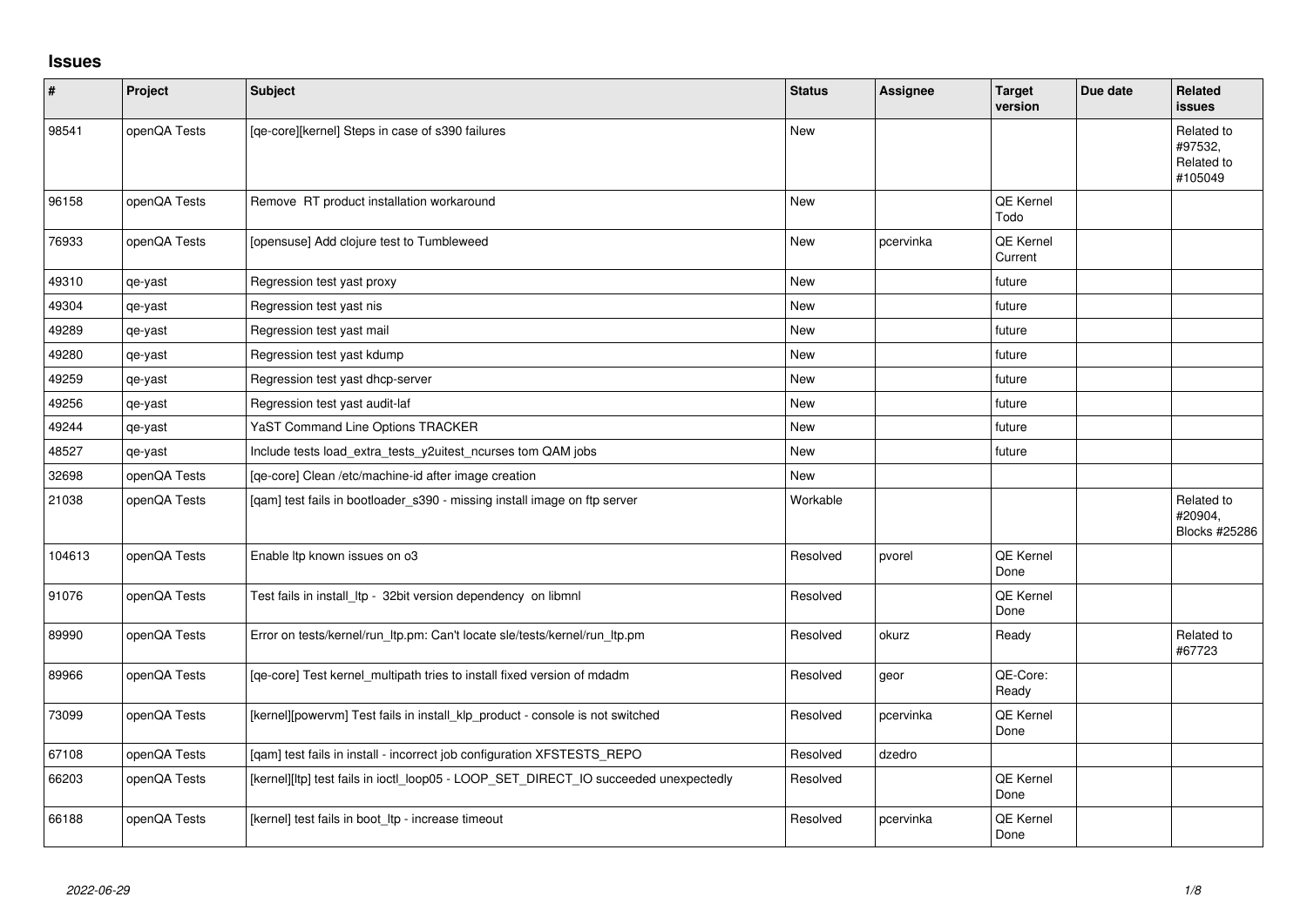| $\sharp$ | Project        | <b>Subject</b>                                                                               | <b>Status</b> | Assignee  | <b>Target</b><br>version | Due date | Related<br>issues                                                                                  |
|----------|----------------|----------------------------------------------------------------------------------------------|---------------|-----------|--------------------------|----------|----------------------------------------------------------------------------------------------------|
| 65627    | openQA Project | [kernel] Job fails to download LTP asset file                                                | Resolved      | MDoucha   | QE Kernel<br>Done        |          | Related to<br>#66007                                                                               |
| 65067    | openQA Tests   | [kernel] test fails in clone301                                                              | Resolved      | metan     | QE Kernel<br>Done        |          |                                                                                                    |
| 64030    | openQA Tests   | [kernel][ltp]spvm] test fails in boot_ltp - Not finished boot                                | Resolved      | pcervinka | QE Kernel<br>Done        |          |                                                                                                    |
| 63943    | openQA Tests   | [kernel][ltp] test fails in pkey01 - Setup hugepages before test execution                   | Resolved      | pcervinka | QE Kernel<br>Done        |          | Related to<br>#63610                                                                               |
| 63610    | openQA Tests   | [kernel][ltp][spvm] - test fails in pkey01 on spvm                                           | Resolved      | pcervinka | QE Kernel<br>Done        |          | Related to<br>#63943                                                                               |
| 60818    | openQA Tests   | [kernel] test fails in kdump_and_crash - password prompt is not catched                      | Resolved      | pcervinka | QE Kernel<br>Done        |          |                                                                                                    |
| 60746    | openQA Tests   | [kernel] test fails in boot to desktop - increase timeout after password                     | Resolved      | pcervinka | QE Kernel<br>Done        |          |                                                                                                    |
| 60326    | openQA Tests   | [kernel] test fails in multipath - update schedule                                           | Resolved      | pcervinka | QE Kernel<br>Done        |          |                                                                                                    |
| 60182    | openQA Tests   | [kernel][spvm] test fails in lym no separate home - update needles                           | Resolved      | pcervinka | QE Kernel<br>Done        |          |                                                                                                    |
| 60083    | openQA Tests   | [kernel][functional] - test fails in boot_to_desktop - password is not entered               | Resolved      | pcervinka | QE Kernel<br>Done        |          |                                                                                                    |
| 59954    | openQA Tests   | [kernel][spvm] test fails in qa_test_klp - git should be git-core                            | Resolved      | pcervinka | QE Kernel<br>Done        |          |                                                                                                    |
| 59843    | openQA Tests   | [spvm][kernel][openqa] test fails in coredump_collect - multiple select_console fails        | Resolved      | pcervinka | QE Kernel<br>Done        |          | Related to<br>#60497                                                                               |
| 59226    | openQA Tests   | [kernel]ltp][spvm][sporadic] test fails in boot_ltp - cat /tmp/ver_linux_before.txt timeout  | Resolved      | pcervinka | QE Kernel<br>Done        |          | Related to<br>#59190                                                                               |
| 58871    | openQA Tests   | [spvm][kernel][functional] Shutdown check not implemented for spvm backend                   | Resolved      | pcervinka | QE Kernel<br>Done        |          |                                                                                                    |
| 57329    | openQA Tests   | [kernel][functional] PowerVM console is not active all the time                              | Resolved      | pcervinka | QE Kernel<br>Done        |          | Related to<br>#54617,<br>Related to<br>#58220,<br>Related to<br>#14626, Has<br>duplicate<br>#62819 |
| 57266    | openQA Project | Forbid test suite name changes if used in job groups                                         | Resolved      | cdywan    | Done                     |          |                                                                                                    |
| 57224    | openQA Tests   | [kernel] - test fails in kdump and crash - pasword is not entered before grub                | Resolved      | pcervinka | QE Kernel<br>Done        |          |                                                                                                    |
| 56615    | openQA Tests   | [kernel] test fails in tuned - error message for perf bias failure is different on SLE15-SP1 | Resolved      | pcervinka | QE Kernel<br>Done        |          |                                                                                                    |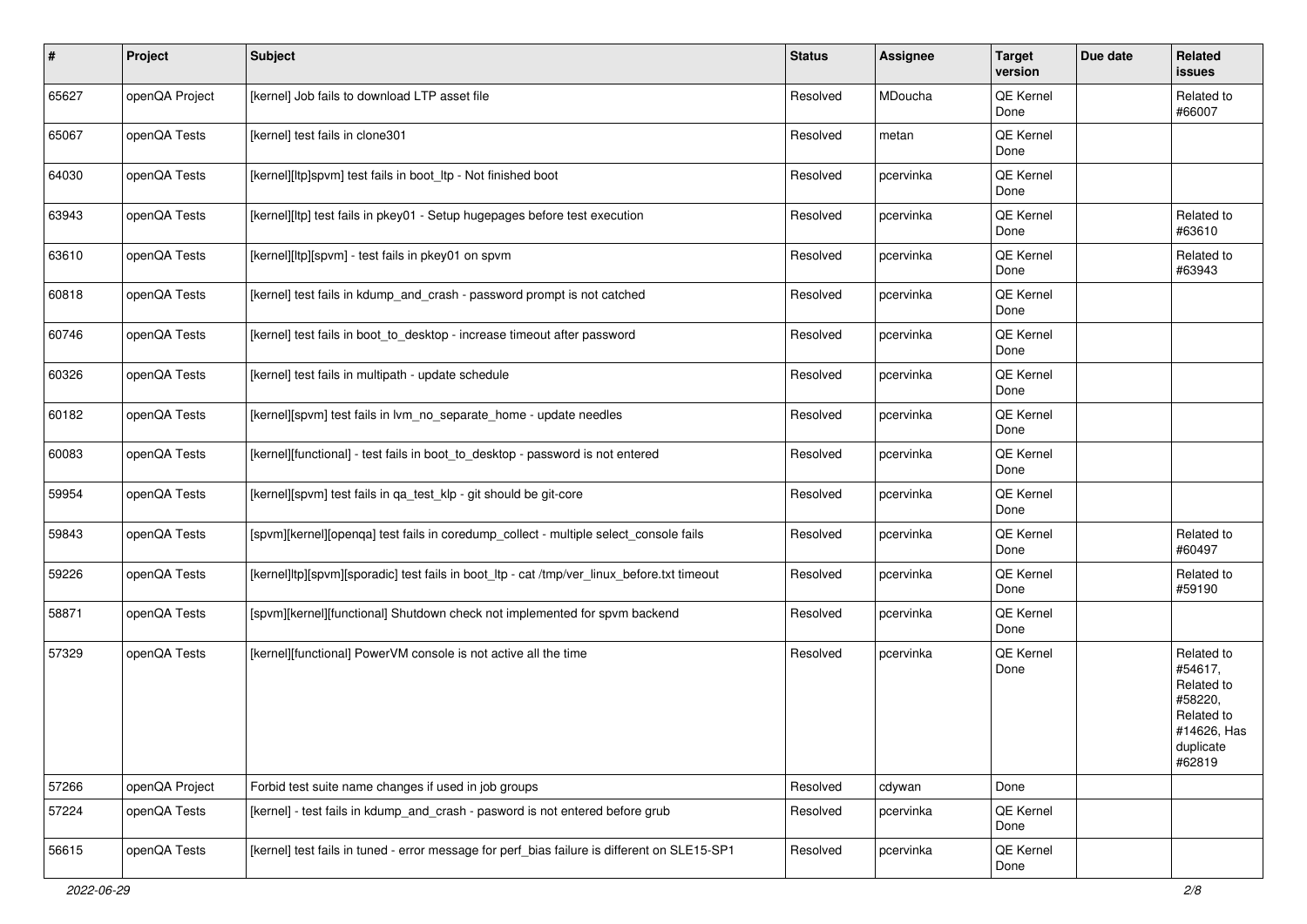| $\vert$ # | Project        | <b>Subject</b>                                                                                           | <b>Status</b> | Assignee    | <b>Target</b><br>version | Due date   | Related<br>issues         |
|-----------|----------------|----------------------------------------------------------------------------------------------------------|---------------|-------------|--------------------------|------------|---------------------------|
| 52409     | openQA Tests   | [sle][kernel][textmode][ppc] test fails in system role - installation fail during system role selection  | Resolved      | pcervinka   | <b>QE Kernel</b><br>Done |            |                           |
| 51365     | openQA Tests   | [research] Named pipe /dev/sshserial missing lines on first use                                          | Resolved      | pcervinka   | QE Kernel<br>Done        |            |                           |
| 50459     | openQA Tests   | [gam][blue][leap] test fails in updates packagekit gpk - fail after update                               | Resolved      | pcervinka   |                          |            |                           |
| 50387     | openQA Tests   | [qam][blue] - test fails in updates_packagekit_kde                                                       | Resolved      | pcervinka   |                          |            |                           |
| 50309     | openQA Tests   | [qam][blue][leap][opensuse] Update online_repos behavior to activate online repositories                 | Resolved      | pcervinka   |                          |            | <b>Blocks #39449</b>      |
| 50243     | openQA Tests   | [kernel] - test fails in trinity - test is not designed to be run on ooo                                 | Resolved      | pvorel      | QE Kernel<br>Done        |            | Related to<br>#50525      |
| 50045     | openQA Tests   | [qam][blue][sle] - Fix type_password to accept parameters and pass them to the inner call<br>type_string | Resolved      | pcervinka   |                          |            | Related to<br>#49655      |
| 49673     | openQA Tests   | [gam] test fails in zypper docker - increase timeout for zypper docker operation                         | Resolved      |             |                          |            |                           |
| 49418     | openQA Tests   | [qe-asg][qem] test fails in cluster_md                                                                   | Resolved      | jadamek     |                          |            |                           |
| 49313     | qe-yast        | [gam][newt][yast2-rdp] Regression test yast rdp                                                          | Resolved      | jgwang      |                          |            |                           |
| 49298     | qe-yast        | [qam][newt][yast2-nfs-server] Regression test yast nfs-server                                            | Resolved      | simonlm     |                          |            |                           |
| 49295     | qe-yast        | [qam][newt][yast2-nfs-client] Regression test yast nfs                                                   | Resolved      | jgwang      |                          |            |                           |
| 49286     | qe-yast        | [qam][newt][yast2-lang] Regression test yast language                                                    | Resolved      | mgrifalconi |                          |            |                           |
| 49283     | qe-yast        | [qam] Regression test yast keyboard                                                                      | Resolved      | simonlm     |                          |            |                           |
| 49277     | qe-yast        | [gam][newt][yast2-http-server] Regression test yast http-server                                          | Resolved      | shukui      |                          |            |                           |
| 49271     | qe-yast        | [qam][newt][yast2-ftp-server] Regression test yast ftp-server                                            | Resolved      | shukui      |                          |            |                           |
| 49265     | qe-yast        | [gam][maint][yast2-storage][yast2-storage-ng] Regression test yast disk                                  | Resolved      | mgrifalconi |                          |            |                           |
| 49262     | qe-yast        | [gam][newt][yast2-dns-server] Regression test yast dns-server                                            | Resolved      | tonyyuan    |                          |            |                           |
| 49250     | qe-yast        | [qam][newt][yast2-network] Regression test for yast lan command line option                              | Resolved      | vpelcak     |                          |            |                           |
| 49217     | openQA Tests   | [qam][kernel][aarch64][sle] kdump is not scheduled for aarch64                                           | Resolved      | pcervinka   |                          |            |                           |
| 49121     | openQA Tests   | [qam][kernel][multipath][aarch64] Qemu fails setup multipath on qemu_aarch64                             | Resolved      | pcervinka   |                          |            |                           |
| 48524     | openQA Tests   | [qam][ha] Test fails during iscsi client setup - host: command not found                                 | Resolved      | pcervinka   |                          |            | Has duplicate<br>#48302   |
| 48467     | openQA Tests   | [gam][sle] test fails in zypper lifecycle toolchain - increase timeout for installation                  | Resolved      | martinsmac  |                          | 2019-03-16 | Is duplicate of<br>#47228 |
| 48362     | openQA Tests   | [gam] test fails in supportutils - remove pam check                                                      | Resolved      | hurhaj      |                          |            |                           |
| 48155     | openQA Project | [qam][tools][kernel] Duplicate bootindex with multiple paths                                             | Resolved      | pcervinka   |                          |            |                           |
| 46895     | openQA Tests   | [qam] test fails in dracut - output not matched on 15SP1                                                 | Resolved      | pstivanin   |                          | 2019-01-31 | Related to<br>#47417      |
| 46487     | openQA Tests   | [gam][functional][y] test fails in select_patterns_and_packages                                          | Resolved      | riafarov    | Milestone 24             |            |                           |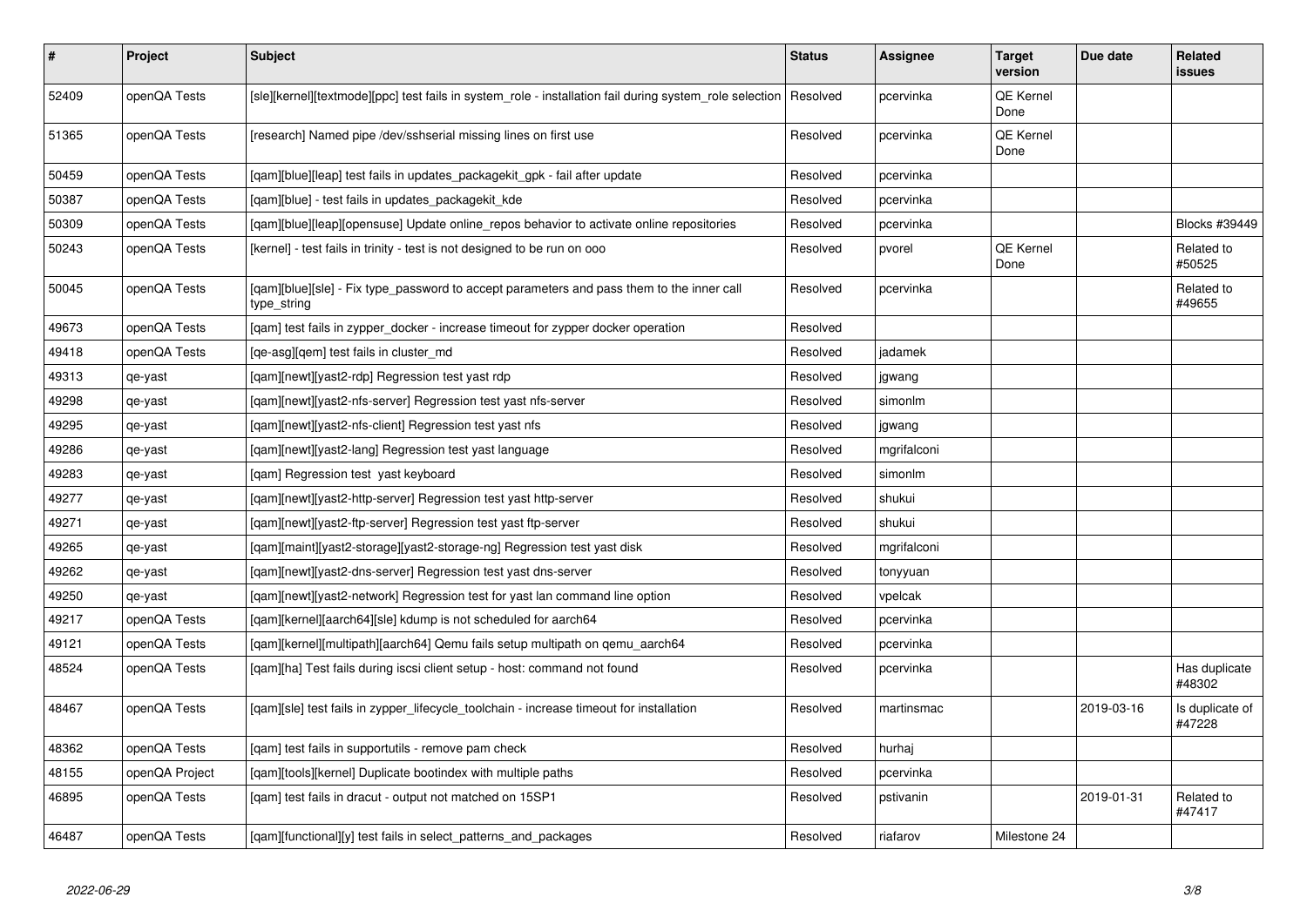| $\vert$ # | Project      | <b>Subject</b>                                                                                            | <b>Status</b> | <b>Assignee</b> | <b>Target</b><br>version | Due date   | Related<br>issues                                                                                                                                 |
|-----------|--------------|-----------------------------------------------------------------------------------------------------------|---------------|-----------------|--------------------------|------------|---------------------------------------------------------------------------------------------------------------------------------------------------|
| 46109     | openQA Tests | [qam] test fails in addon_products_via_SCC_yast2                                                          | Resolved      | dheidler        |                          |            | Related to<br>#44252                                                                                                                              |
| 44696     | openQA Tests | [qam] test fails in sshd - user password is weak                                                          | Resolved      | pdostal         |                          |            |                                                                                                                                                   |
| 41030     | openQA Tests | [qam] test fails in updates_packagekit_kde - zypper update requires additional install step               | Resolved      | pcervinka       |                          |            | Related to<br>#41396                                                                                                                              |
| 40547     | openQA Tests | [qam][opensuse] test fails in updates_packagekit_kde - job timeout                                        | Resolved      | pcervinka       | Done                     |            |                                                                                                                                                   |
| 40418     | openQA Tests | [qam][functional][sle] test fails in select_patterns_and_packages                                         | Resolved      | riafarov        |                          |            | Related to<br>#38870                                                                                                                              |
| 40259     | openQA Tests | [qam] test fails in libreoffice_mainmenu_components - needle fail at base-install                         | Resolved      | yuanren10       |                          |            |                                                                                                                                                   |
| 40181     | openQA Tests | [network] test fails in before_test - wicked basic test fails on 15SP1                                    | Resolved      | pcervinka       | Done                     |            |                                                                                                                                                   |
| 39887     | openQA Tests | [kernel] [sle] [network] test fails in before_test - network failure                                      | Resolved      | pcervinka       | Done                     |            |                                                                                                                                                   |
| 39536     | openQA Tests | [qam] test fails in patch_and_reboot - add missing variables for qam test issues                          | Resolved      | pcervinka       | Done                     |            |                                                                                                                                                   |
| 38387     | openQA Tests | [functional][u][sporadic][medium] test fails in gnucash - window is not closed                            | Resolved      | SLindoMansilla  | Milestone 18             | 2018-08-28 | Related to<br>#38057,<br>Related to<br>#38114,<br>Related to<br>#38702,<br>Related to<br>#39131,<br>Related to<br>#40172,<br>Related to<br>#40319 |
| 38138     | openQA Tests | [qam] [sle15] test fails in userspace_coreutils - qa_test_coreutils not properly updated for sle15        | Resolved      |                 |                          |            |                                                                                                                                                   |
| 38135     | openQA Tests | [qam] [sle15] test fails in userspace_bind - qa_test_bind is not updated for SLE15                        | Resolved      | pcervinka       | Done                     |            |                                                                                                                                                   |
| 38129     | openQA Tests | [qam] [sle15] test fails in userspace_apparmor - suite qa_test_apparmor not updated for sle15             | Resolved      |                 |                          |            | Related to<br>#43982                                                                                                                              |
| 38069     | openQA Tests | [gam] [sle] [functional] test fails in pidgin IRC - failure after check screen change                     | Resolved      | okurz           |                          |            |                                                                                                                                                   |
| 38066     | openQA Tests | [qam] [sle] [functional] test fails in application_starts_on_login - failure after check_screen<br>change | Resolved      | okurz           |                          |            |                                                                                                                                                   |
| 37979     | openQA Tests | [SLE] test fails in updates_packagekit_gpk - gpk-update-viewer doesn't start                              | Resolved      | riafarov        |                          |            | Related to<br>#31954                                                                                                                              |
| 37928     | openQA Tests | [QAM] [SLE 15] Migrate Itp tests in Updates to new runner                                                 | Resolved      | osukup          |                          |            |                                                                                                                                                   |
| 37925     | openQA Tests | [QAM] [SLE 15] Make SLE-HPC product installation compatible with QAM update flow                          | Resolved      | pcervinka       | Done                     |            |                                                                                                                                                   |
| 37093     | openQA Tests | [qam] test fails in evolution_mail_imap - remove workaround for bsc#1049387                               | Resolved      | pcervinka       |                          |            |                                                                                                                                                   |
| 34288     | openQA Tests | [qam] test fails in zypper_info - zypper_info shouldn't be started                                        | Resolved      | riafarov        |                          |            | Related to<br>#32038                                                                                                                              |
| 34258     | openQA Tests | [qam][sle] test fails in updates_packagekit_gpk                                                           | Resolved      |                 |                          |            |                                                                                                                                                   |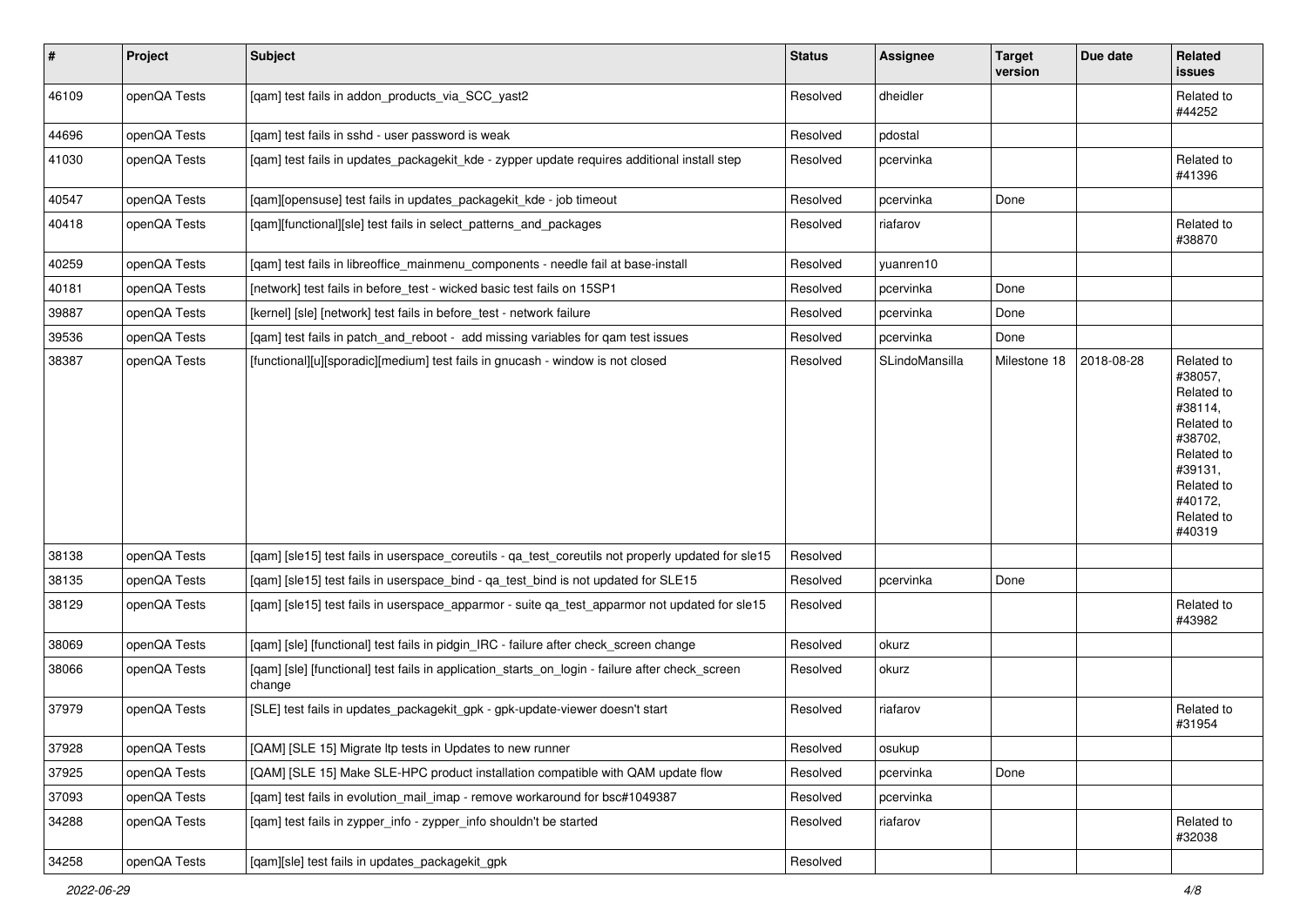| $\sharp$ | Project        | Subject                                                                           | <b>Status</b> | Assignee     | <b>Target</b><br>version | Due date | Related<br>issues                                                         |
|----------|----------------|-----------------------------------------------------------------------------------|---------------|--------------|--------------------------|----------|---------------------------------------------------------------------------|
| 34255    | openQA Tests   | [sle] test fails in kdump_and_crash - fail related to ruby2.1-rubygem-nokogiri    | Resolved      | mgriessmeier |                          |          | Related to<br>#34777                                                      |
| 33643    | openQA Tests   | [qam][ha] test fails in ha_cluster_init - scp failure                             | Resolved      | pcervinka    |                          |          |                                                                           |
| 33469    | openQA Tests   | [qam] test fails in dstat - clean/update needles for dstat-fileoutput             | Resolved      | pcervinka    |                          |          | Related to<br>#32719                                                      |
| 32716    | openQA Tests   | [qa]test fails in shutdown                                                        | Resolved      | pcervinka    |                          |          |                                                                           |
| 32434    | openQA Tests   | [qam] - test fails in sle2docker - docker test suites don't clean images properly | Resolved      | pgeorgiadis  |                          |          |                                                                           |
| 32431    | openQA Tests   | [hpc] Missing gnome aarch64 image for ganglia                                     | Resolved      |              |                          |          |                                                                           |
| 31867    | openQA Tests   | [qam] test fails in partitioning_raid - failures after update to needles          | Resolved      |              |                          |          | Related to<br>#28955                                                      |
| 31810    | openQA Tests   | [qam] test fails in docker - disable docker tests on sle12-sp1                    | Resolved      | pcervinka    |                          |          |                                                                           |
| 31699    | openQA Tests   | [qam] test fails in scc_registration - failing since scc_addons update            | Resolved      | osukup       |                          |          |                                                                           |
| 31657    | openQA Tests   | [qam] test fails in runc - conflict between docker-runc and runc                  | Resolved      | pgeorgiadis  |                          |          |                                                                           |
| 31315    | openQA Tests   | [qam] test fails in wireshark - rm command is not fully typed after alt-f4        | Resolved      | pcervinka    |                          |          |                                                                           |
| 31309    | openQA Tests   | [qam] test fails in libreoffice_mainmenu_components - needles should be updated   | Resolved      | pcervinka    |                          |          |                                                                           |
| 31180    | openQA Tests   | [qam] test fails in kernel_kexec - migration to systemctl broke the test          | Resolved      | pcervinka    |                          |          |                                                                           |
| 30814    | openQA Tests   | [qam] test fails in yast2_ntpclient - log window is not closed                    | Resolved      | pcervinka    |                          |          |                                                                           |
| 30388    | openQA Project | [gam] opengaworker10:4 - worker fail all tests - gemu instances are left behind   | Resolved      | dasantiago   | Done                     |          | Related to<br>#30595,<br>Related to<br>#30700, Has<br>duplicate<br>#31126 |
| 30219    | openQA Tests   | [gam] opengaworker3:8 - DIE can't open gmp                                        | Resolved      |              |                          |          |                                                                           |
| 30127    | openQA Tests   | [qam] test fails in application_starts_on_login - dynamic space in needle         | Resolved      | pcervinka    |                          |          |                                                                           |
| 30039    | openQA Tests   | [qam] test fails in zypper_lr_validate - use version_utils instead of utils       | Resolved      | pcervinka    |                          |          |                                                                           |
| 30033    | openQA Tests   | [qam] test fails in libreoffice_mainmenu_components - ttyS0 permission denied     | Resolved      | okurz        |                          |          | Related to<br>#29940                                                      |
| 28528    | openQA Tests   | [qam] test fails in groupwise - package is missing in ibs                         | Resolved      | pcervinka    |                          |          |                                                                           |
| 28297    | openQA Tests   | [qam] test fails in firefox developertool - missed click                          | Resolved      | bfilho       |                          |          | Related to<br>#33781                                                      |
| 28291    | openQA Tests   | [gam] test fails in firefox passwd - incorrectly typed password                   | Resolved      | emiura       |                          |          |                                                                           |
| 28288    | openQA Tests   | [qam] test fails in firefox_headers - missed keys on input                        | Resolved      | coolo        |                          |          |                                                                           |
| 28015    | openQA Tests   | [qam] test fails setup - aplay.pm syntax error                                    | Resolved      | riafarov     |                          |          |                                                                           |
| 27994    | openQA Tests   | [qam][expedite][sprint 201711.2] test fails in test setup in bmwqemu.pm           | Resolved      | szarate      |                          |          |                                                                           |
| 27901    | openQA Tests   | [qam] test fails in evolution_smoke - imap aol not responding                     | Resolved      | pcervinka    |                          |          |                                                                           |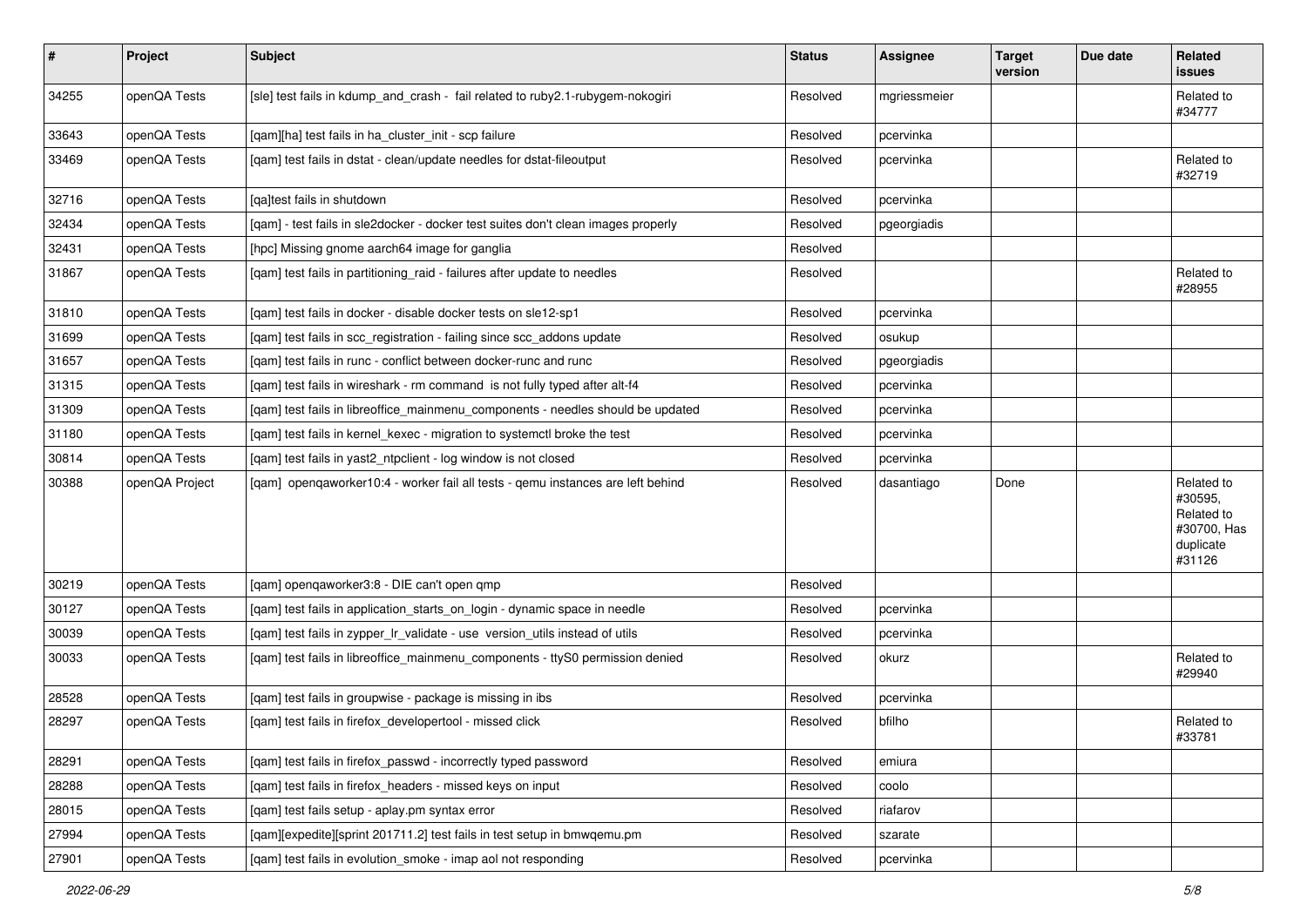| $\sharp$ | Project      | Subject                                                                                                        | <b>Status</b> | Assignee     | <b>Target</b><br>version | Due date | Related<br>issues                                   |
|----------|--------------|----------------------------------------------------------------------------------------------------------------|---------------|--------------|--------------------------|----------|-----------------------------------------------------|
| 27618    | openQA Tests | [qam] test fails in firefox_java - remote side changed appearance                                              | Resolved      | pcervinka    |                          |          |                                                     |
| 27506    | openQA Tests | [qam] test fails in 1_shim_suite - missing repository on dist                                                  | Resolved      | thehejik     |                          |          |                                                     |
| 27244    | openQA Tests | [qam] test fails in select_patterns_and_packages - ha pattern is unselected                                    | Resolved      | pcervinka    |                          |          |                                                     |
| 27205    | openQA Tests | [qam] test fails in setup - failing needles in iscsi support server                                            | Resolved      | pcervinka    |                          |          |                                                     |
| 25926    | openQA Tests | [gam] test fails in sle2docker                                                                                 | Resolved      | pcervinka    |                          |          |                                                     |
| 21052    | openQA Tests | [qam] test fails in shotwell_export - failure on first launch                                                  | Resolved      | vsvecova     |                          |          |                                                     |
| 21048    | openQA Tests | [qam] test fails in tracker_search_in_nautilus - keyboard press is not reaching target                         | Resolved      | pcervinka    |                          |          | Related to<br>#5830                                 |
| 20980    | openQA Tests | [qam] test fails in addon_products_sle                                                                         | Resolved      | riafarov     |                          |          |                                                     |
| 20904    | openQA Tests | [qam] - test fails in bootloader_s390 - ftp is missing install medium                                          | Resolved      | mgriessmeier |                          |          | Related to<br>#21038                                |
| 20804    | openQA Tests | [qam] SLE12-SP3 test fails in system_role - incorrect content of variable MAINT_TEST_REPO                      | Resolved      | osukup       |                          |          |                                                     |
| 20782    | openQA Tests | [gam] test fails in install patterns - mariadb test tries to install devel packages                            | Resolved      | pcervinka    |                          |          |                                                     |
| 20778    | openQA Tests | [qam] test fails in install_update - missing variable INCIDENT_PATCH                                           | Resolved      |              |                          |          |                                                     |
| 20760    | openQA Tests | [qam] SLE12-SP3 test fails in add_update_test_repo                                                             | Resolved      | dasantiago   |                          |          |                                                     |
| 20758    | openQA Tests | [qam] SLE12-SP3 test fails in welcome                                                                          | Resolved      |              |                          |          |                                                     |
| 20756    | openQA Tests | [qam] SLE12-SP3 test fails in scc_registration                                                                 | Resolved      |              |                          |          |                                                     |
| 20716    | openQA Tests | [gam] test fails in zypper info triggered on incidents -> needs adaption of pattern match                      | Resolved      | pcervinka    |                          |          |                                                     |
| 20696    | openQA Tests | [qam] Make evolution_prepare_servers compatibile with openSUSE                                                 | Resolved      | pcervinka    |                          |          | Related to<br>#19320                                |
| 19492    | openQA Tests | [qam] test fails in addon_products_sle                                                                         | Resolved      |              |                          |          |                                                     |
| 19486    | openQA Tests | [qam][sle][functional][s390] test fails in install_update -> consoletest_setup types password to<br>early      | Resolved      | okurz        |                          |          | Has duplicate<br>#19530, Has<br>duplicate<br>#19584 |
| 55166    | openQA Tests | [spvm][ppc][serial] test fails in kdump_and_crash - no response from serial                                    | Closed        | pcervinka    | QE Kernel<br>Done        |          |                                                     |
| 54416    | openQA Tests | [kernel][ltp] Setup GitLab CI for LTP daily builds                                                             | Closed        | pcervinka    | QE Kernel<br>Done        |          |                                                     |
| 54275    | openQA Tests | [kernel]kotd][ltp][s390x] test fails in install_ltp - failure after install_kotd, console issue                | Closed        | pcervinka    | QE Kernel<br>Done        |          | Related to<br>#54260                                |
| 53294    | openQA Tests | [kernel][ltp] test fails in boot ltp - incorrect kernel name provided                                          | Closed        | pcervinka    | QE Kernel<br>Done        |          | Related to<br>#51743                                |
| 53165    | openQA Tests | [kernel][installation][lvm] test fails in lvm no separate home - update lvm installation part for<br>sle12-sp5 | Closed        | pcervinka    | QE Kernel<br>Done        |          |                                                     |
| 30514    | openQA Tests | [gam] test fails in java - increase timeout for installation                                                   | Closed        | pcervinka    |                          |          |                                                     |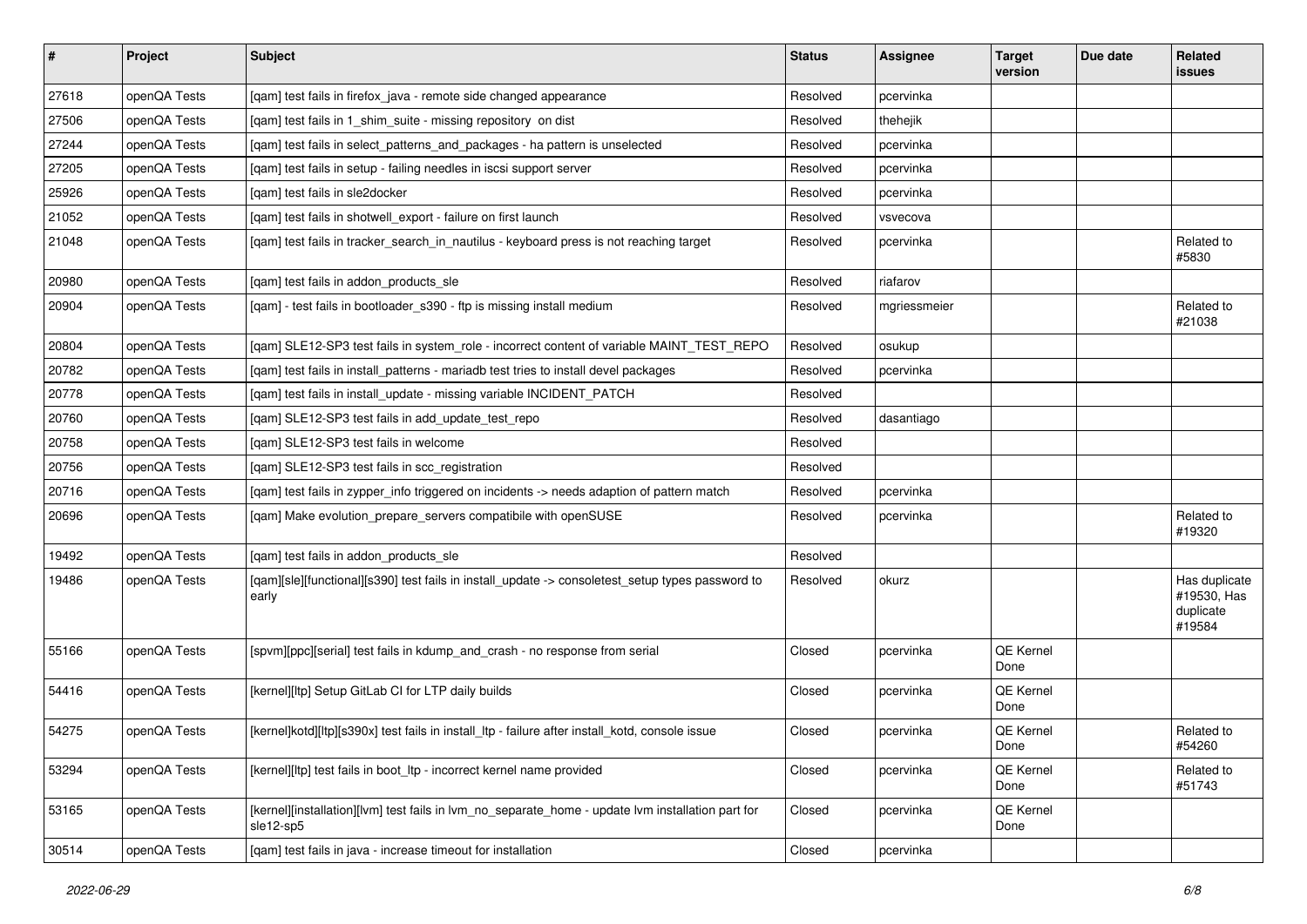| $\pmb{\#}$ | Project        | <b>Subject</b>                                                                                        | <b>Status</b> | Assignee            | <b>Target</b><br>version | Due date | Related<br>issues                             |
|------------|----------------|-------------------------------------------------------------------------------------------------------|---------------|---------------------|--------------------------|----------|-----------------------------------------------|
| 21790      | openQA Tests   | [qam] test fails in wireshark - test don't match capturing needle                                     | Closed        |                     |                          |          |                                               |
| 99522      | openQA Tests   | Test fails in kdump and crash in latest build after kernel upgrade in 15-SP4                          | Rejected      | pcervinka           | <b>QE Kernel</b><br>Done |          |                                               |
| 73207      | openQA Tests   | [kernel] Test fails in tuned - incorrect profile                                                      | Rejected      | pcervinka           | QE Kernel<br>Done        |          |                                               |
| 67315      | openQA Tests   | [kernel][blktests] test fails in boot_to_desktop - YAML schedule not ready for s390x                  | Rejected      |                     | <b>QE Kernel</b><br>Done |          |                                               |
| 66007      | openQA Tests   | [kernel] Add ASSET_1 variable back for PowerVM and baremetal jobs                                     | Rejected      |                     | QE Kernel<br>Done        |          | Related to<br>#65627                          |
| 65001      | openQA Tests   | SUT will stay in shutdown after reboot command on s390 svirt backend                                  | Rejected      |                     | QE Kernel<br>Done        |          | Is duplicate of<br>#62240                     |
| 60449      | openQA Tests   | [kernel] test fails in kdump_and_crash - test is disabling kdump                                      | Rejected      | pcervinka           | QE Kernel<br>Done        |          |                                               |
| 59223      | openQA Tests   | [kernel][spvm][sporadic] test fails in boot_ltp - timeout/slow boot                                   | Rejected      | pcervinka           | <b>QE Kernel</b><br>Done |          |                                               |
| 58295      | openQA Tests   | [kernel][sporadic] test fails in kdump_and_crash - password is entered too early                      | Rejected      | pcervinka           | <b>QE Kernel</b><br>Done |          |                                               |
| 49646      | openQA Tests   | [qam][s390] test fails in installation - system will not boot and login screen is not reached         | Rejected      |                     |                          |          |                                               |
| 49628      | openQA Tests   | [qam] test fails in setup_online_repos - missing configure online repositories                        | Rejected      | pcervinka           |                          |          | Related to<br>#39449                          |
| 49307      | qe-yast        | Regression test yast nis-server                                                                       | Rejected      | riafarov            |                          |          |                                               |
| 49268      | qe-yast        | Regression test yast firewall                                                                         | Rejected      | <b>JERiveraMoya</b> | future                   |          |                                               |
| 49253      | qe-yast        | [qam] Regression test for yast add-on command line option                                             | Rejected      | jgwang              |                          |          |                                               |
| 48530      | openQA Tests   | [qam] Test fails in update_install for networkmager update on ppc64le and s390                        | Rejected      | pcervinka           |                          |          |                                               |
| 48308      | openQA Tests   | [qam][kernel] test fails in kernel_multipath - missing python2 module                                 | Rejected      | pcervinka           |                          |          |                                               |
| 43244      | openQA Tests   | [sle][functional][u] test fails in ntp_client - new test fails on sle15                               | Rejected      | dheidler            | Milestone 20             |          | Related to<br>#43052                          |
| 41396      | openQA Tests   | [qam] Revise updates_packagekit_kde                                                                   | Rejected      | pcervinka           |                          |          | Related to<br>#41030,<br>Related to<br>#36138 |
| 38261      | openQA Tests   | [qam] test fails in keymap_or_locale - tested text not written in console                             | Rejected      | pcervinka           | Done                     |          |                                               |
| 38192      | openQA Tests   | [qam] [sle] test fails in firefox_flashplayer - tracking protection information is present            | Rejected      | bfilho              |                          |          |                                               |
| 38183      | openQA Tests   | [gam] [sle15] test fails in userspace net snmp - Error opening specified endpoint<br>"udp:localhost:" | Rejected      |                     |                          |          |                                               |
| 38180      | openQA Tests   | [qam] [sle15] test fails in userspace_systemd - update test suite for sle15                           | Rejected      | jtzhao              |                          |          |                                               |
| 38015      | openQA Project | [qam] [sle15] Missing SLE5 iso                                                                        | Rejected      | pcervinka           | Done                     |          |                                               |